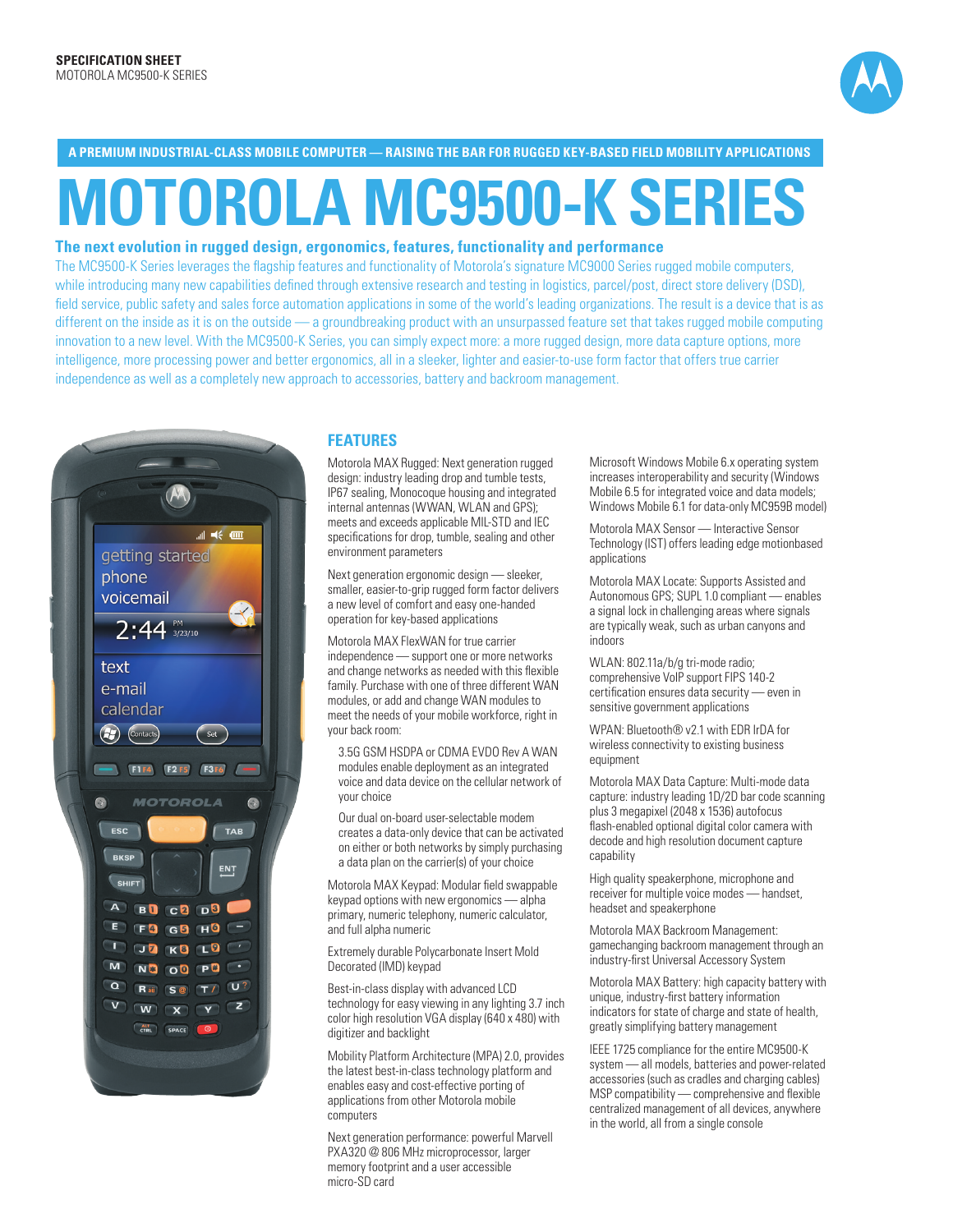## **SPECIFICATIONS CHART**

| <b>PHYSICAL CHARACTERISTICS</b>    |                                                                                                                                          |  |
|------------------------------------|------------------------------------------------------------------------------------------------------------------------------------------|--|
| <b>Dimensions</b>                  | 9.2 in. H x 3.5 in. W x 2 in. D<br>23.36 cm H x 8.89 cm W x 5.08 cm D                                                                    |  |
| Weight                             | 22 oz./623 g<br>(including battery, stylus, keypad & strap)                                                                              |  |
| Display                            | 3.7 in. VGA Color (TFT) Display (640 x 480) with<br>touch panel and backlight                                                            |  |
| Touchpanel                         | Polycarbonate analog resistive touch                                                                                                     |  |
| Backlight                          | <b>LED</b> backlight                                                                                                                     |  |
| Keypad Options                     | Modular: alpha primary; numeric telephony,<br>numeric calculator, alpha numeric                                                          |  |
| <b>Expansion Slot</b>              | microSD slot - supports up to 32 GB                                                                                                      |  |
| Notifications                      | Programmable LEDs; Audio notifications;<br>Vibrator alerts                                                                               |  |
| <b>PERFORMANCE CHARACTERISTICS</b> |                                                                                                                                          |  |
| CPU                                | Marvell PXA320 @ 806 MHz                                                                                                                 |  |
| Operating System                   | All models except MC959B:<br>Windows Mobile 6.5<br>(Classic and Professional editions)<br>MC959B: Windows Mobile 6.1                     |  |
| Memory                             | 256MB RAM/1GB Flash                                                                                                                      |  |
| <b>USER ENVIRONMENT</b>            |                                                                                                                                          |  |
| Drop Specification                 | 6 ft./1.8 m drop to concrete across the operating<br>temperature range; meets and exceeds applicable<br>MIL-STD-810G drop specifications |  |
| Tumble<br>Specification            | 2000 3.2 ft./1 m tumbles (4,000 hits) at room<br>temperature; meets and exceeds applicable<br>IEC tumble specifications                  |  |
| Operating<br>Temperature           | -4° F to 122° F/-20° C to 50° C                                                                                                          |  |
| Storage Temp.                      | Ambient to -40° F/-40° C<br>Ambient to 158° F/70° C RH 95%                                                                               |  |
| Sealing                            | IP67 sealing; meets and exceeds applicable<br>IEC sealing specifications                                                                 |  |
| Humidity                           | 5 - 95% non-condensing                                                                                                                   |  |
| Vibration                          | 4g's PK Sine (5Hz to 2KHz); 0.04g2/Hz Random<br>(20Hz to 2KHz); 60 minute duration per axis, 3<br>axis                                   |  |
| <b>Thermal Shock</b>               | -40° F to 158° F/-40° C to 70° C rapid transition                                                                                        |  |
| ESD                                | ±15kv Air discharge, ±8kv direct discharge,<br>±8kv indirect discharge                                                                   |  |
| Altitude                           | -1,200 ft. to 12,000 ft. operational;15,000 ft.<br>shipping                                                                              |  |
| Key and Trigger                    | 1 million presses                                                                                                                        |  |
| Light Immunity                     | Readability: Incandescent - 450 ft. candles;<br>Sunlight - 8000 ft. candles;<br>Fluorescent: 450 ft. candles                             |  |
| <b>BATTERY</b>                     |                                                                                                                                          |  |
| Capacity                           | Rechargeable Lithium Ion 4800 mAh battery @<br>3.7V - with State of Charge and State of Health<br>indicators                             |  |
| Standby Time                       | 150 hours                                                                                                                                |  |
| Talk Time                          | 8 hours (minimum/suspend mode)                                                                                                           |  |
|                                    |                                                                                                                                          |  |

| <b>User Profiles</b>            | <b>Outdoor WAN+GPS: 15 min./hour voice</b><br>communication, 10KB transmission every<br>10 min, and GPS on all time, default out-of-box<br>configuration of other parameters, minimum<br>8 hours of operation<br><b>Outdoor Voice: 15 min./hour voice</b><br>communication, default out-of-box configuration<br>of other parameters, minimum 8 hours of<br>operation<br><b>Outdoor Scan:</b> 600 scans and WAN transmits<br>per hour, default out-of-box configuration<br>of other parameters, minimum 8 hours of<br>operation |
|---------------------------------|--------------------------------------------------------------------------------------------------------------------------------------------------------------------------------------------------------------------------------------------------------------------------------------------------------------------------------------------------------------------------------------------------------------------------------------------------------------------------------------------------------------------------------|
| <b>DATA CAPTURE</b>             |                                                                                                                                                                                                                                                                                                                                                                                                                                                                                                                                |
| Scanning                        | 1D Scanner; 2D Imager; 3 MP auto-focus flash-<br>enabled digital color camera with symbology<br>decode software                                                                                                                                                                                                                                                                                                                                                                                                                |
| Scan Angle                      | Optimized for scanning (15° downward angle)                                                                                                                                                                                                                                                                                                                                                                                                                                                                                    |
| Options                         | Integrated Magnetic Stripe Reader (MSR) with<br>encrypted head (optional)                                                                                                                                                                                                                                                                                                                                                                                                                                                      |
| <b>COLOR CAMERA</b>             |                                                                                                                                                                                                                                                                                                                                                                                                                                                                                                                                |
| Resolution                      | 3 megapixel                                                                                                                                                                                                                                                                                                                                                                                                                                                                                                                    |
| Illumination                    | User controllable flash                                                                                                                                                                                                                                                                                                                                                                                                                                                                                                        |
| Lens                            | Autofocus                                                                                                                                                                                                                                                                                                                                                                                                                                                                                                                      |
| <b>1D LASER SCANNER (SE950)</b> |                                                                                                                                                                                                                                                                                                                                                                                                                                                                                                                                |
| Range on 100%<br><b>UPCA</b>    | 24 in./60 cm                                                                                                                                                                                                                                                                                                                                                                                                                                                                                                                   |
| Resolution                      | 4 Mil minimum element width                                                                                                                                                                                                                                                                                                                                                                                                                                                                                                    |
| Roll                            | $\pm 35^\circ$ from vertical                                                                                                                                                                                                                                                                                                                                                                                                                                                                                                   |
| Pitch Angle                     | $\pm 65^\circ$ from normal                                                                                                                                                                                                                                                                                                                                                                                                                                                                                                     |
| <b>Skew Tolerance</b>           | $\pm 50^\circ$ from normal                                                                                                                                                                                                                                                                                                                                                                                                                                                                                                     |
| Ambient Light<br>Immunity       | Tolerant to typical artificial indoor and natural<br>outdoor (direct sunlight) lighting conditions.<br>Fluorescent, Incandescent, Mercury Vapor,<br>Sodium Vapor, LED: 450 Ft Candles (4,844 Lux)<br>Sunlight: 8000 Ft Candles (86,111 Lux)<br>Note: LED lighting with high AC ripple content<br>can impact scanning performance.                                                                                                                                                                                              |
| Scan Rate                       | 104 $(\pm 12)$ scans/sec (bi-directional)                                                                                                                                                                                                                                                                                                                                                                                                                                                                                      |
| Scan Angle                      | 47° ±3° default; 35° ±3° reduced                                                                                                                                                                                                                                                                                                                                                                                                                                                                                               |
| <b>2D IMAGER (SE4500SR)</b>     |                                                                                                                                                                                                                                                                                                                                                                                                                                                                                                                                |
| Focal Distance:                 | From center of exit window: SR - 7.5 in./19 cm                                                                                                                                                                                                                                                                                                                                                                                                                                                                                 |
| <b>Sensor Resolution</b>        | 752 x 480 pixels                                                                                                                                                                                                                                                                                                                                                                                                                                                                                                               |
| Field of View                   | Horizontal: 40°; Vertical: 25°                                                                                                                                                                                                                                                                                                                                                                                                                                                                                                 |
| <b>Skew Tolerance</b>           | $+60^\circ$                                                                                                                                                                                                                                                                                                                                                                                                                                                                                                                    |
| Pitch Tolerance                 | $±60^{\circ}$                                                                                                                                                                                                                                                                                                                                                                                                                                                                                                                  |
| <b>Roll Tolerance</b>           | $360^\circ$                                                                                                                                                                                                                                                                                                                                                                                                                                                                                                                    |
| Ambient Light<br>Immunity       | 9,000 ft. candles/96,900 lux                                                                                                                                                                                                                                                                                                                                                                                                                                                                                                   |
| Aiming LED (VLD)                | $655 \pm 10$ nm Laser                                                                                                                                                                                                                                                                                                                                                                                                                                                                                                          |
| Illumination<br>Element (LED)   | $625 \pm 5$ nm LEDs (2x)                                                                                                                                                                                                                                                                                                                                                                                                                                                                                                       |
|                                 | <b>MOTOROLA INTERACTIVE SENSOR TECHNOLOGY</b>                                                                                                                                                                                                                                                                                                                                                                                                                                                                                  |
| Motion-sensor                   | 3-axis accelerometer that enables motion-sensing<br>applications for dynamic screen orientation, power<br>management and free-fall detects                                                                                                                                                                                                                                                                                                                                                                                     |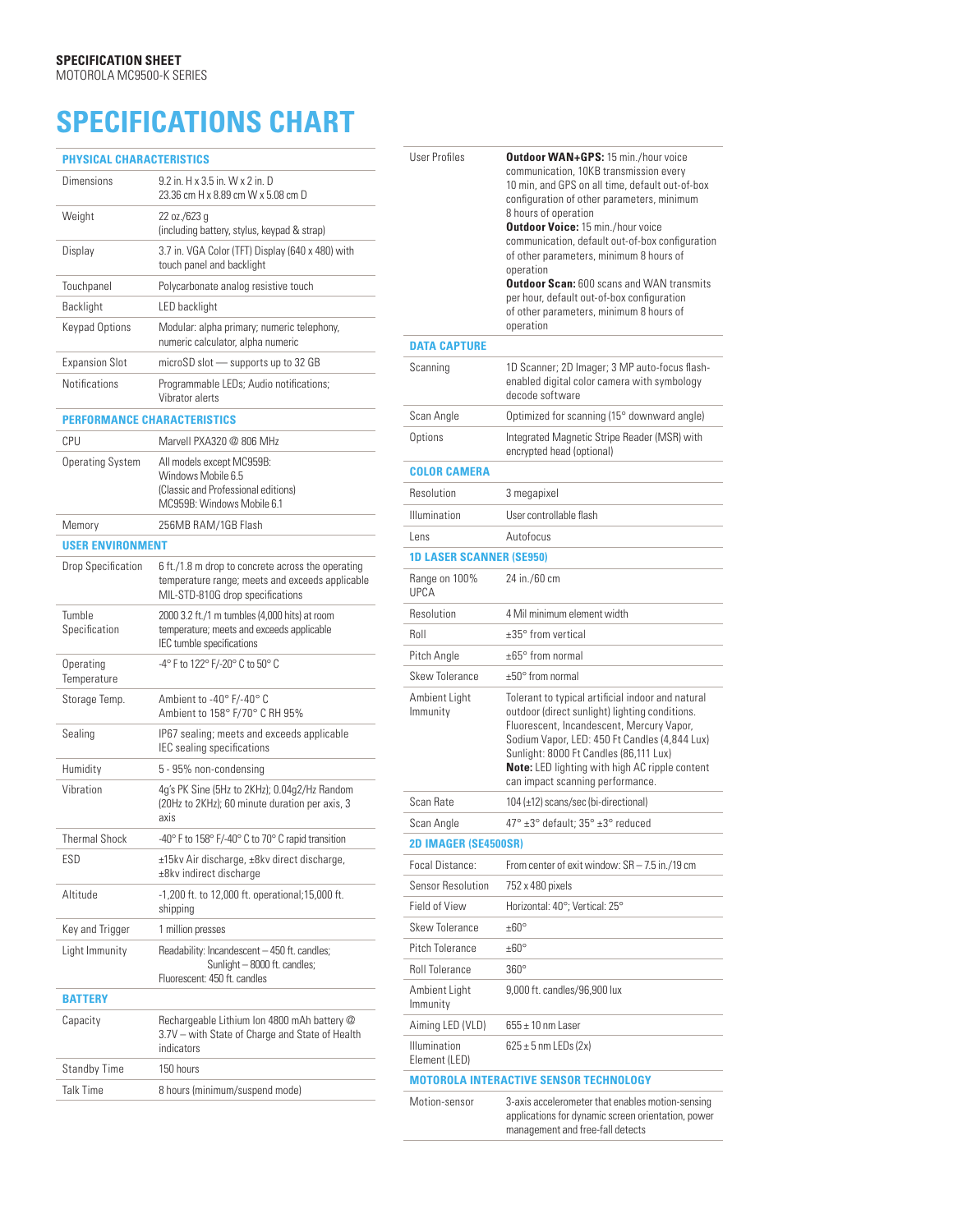|                                               | <b>WIRELESS WAN VOICE AND DATA COMMUNICATIONS</b>                                                                                                                                                                                                                 |
|-----------------------------------------------|-------------------------------------------------------------------------------------------------------------------------------------------------------------------------------------------------------------------------------------------------------------------|
| Radio                                         | Modular 3.5G WAN (GSM HSDPA or CDMA EVDO<br>Rev A)<br>MC959B: Modular 3.5G Dual-WAN (GSM HSUPA<br>and CDMA EVDO Rev A)                                                                                                                                            |
| <b>Frequency Band</b>                         | HSDPA: 850, 900, 1800, 1900, and 2100 MHz<br>EVDO Rev A: 850 and 1900 MHz                                                                                                                                                                                         |
| Antenna                                       | Internal antenna w/diversity                                                                                                                                                                                                                                      |
|                                               | WIRELESS LAN VOICE AND DATA COMMUNICATIONS                                                                                                                                                                                                                        |
| Radio                                         | Tri-mode IEEE® 802.11a/b/g                                                                                                                                                                                                                                        |
| Security                                      | WPA2 (Personal or Enterprise); 802.1x; EAP-TLS;<br>TTLS (CHAP, MS-CHAP, MS-CHAPv2, PAP or<br>MD5); PEAP (TLS, MSCHAPv2, EAP-GTC); LEAP,<br>EAP-FAST (TLS, MS-CHAPv2, EAP-GTC); CCXv4<br>certified; support for IPv6; FIPS 140-2 Certified                         |
| Antenna                                       | Internal antenna w/diversity                                                                                                                                                                                                                                      |
| Data Rates<br>Supported                       | 1, 2, 5.5, 6, 9, 11, 12, 18, 24, 36, 48 and 54 Mbps                                                                                                                                                                                                               |
| Voice<br>Communications:                      | Voice-over-IP ready, Wi-Fi™-certified, IEEE<br>802.11a/b/g direct sequence wireless LAN,<br>Wi-Fi Multimedia™ (WMM), Motorola Voice<br>Quality Manager (VQM)                                                                                                      |
|                                               | <b>WIRELESS PAN DATA AND VOICE COMMUNICATIONS</b>                                                                                                                                                                                                                 |
| <b>Bluetooth®</b>                             | Class II, v2.1 with Enhanced Data Rate (EDR);<br>integrated antenna; FIPS 140-2 compliant                                                                                                                                                                         |
| rDA                                           | Infra-red port for connection to printers and<br>other devices                                                                                                                                                                                                    |
| <b>VOICE AND AUDIO</b>                        |                                                                                                                                                                                                                                                                   |
| Audio                                         | VoWWAN; VoWLAN; TEAM Express compliant;<br>rugged audio connector; high-quality<br>speakerphone; support for wired and wireless<br>(Bluetooth) headsets; headset, handset and<br>speaker phone modes (Applies to all models<br>except MC959B, which is data only) |
| <b>NETWORK COMMUNICATIONS</b>                 |                                                                                                                                                                                                                                                                   |
| 1/0                                           | USB 2.0 Client (High Speed) or USB 1.1 host<br>(Full Speed); USB (via 1-bay cradle) or Ethernet<br>(via 4-bay cradle)                                                                                                                                             |
| <b>PERIPHERALS AND ACCESSORIES*</b>           |                                                                                                                                                                                                                                                                   |
|                                               |                                                                                                                                                                                                                                                                   |
| Communication<br>and Charging<br>Cables       | Charge only cable, auto charge cable, USB<br>charge/sync cable, DEX cable, modem adapter<br>cable                                                                                                                                                                 |
| Battery Chargers/<br>Cradles                  | 4-slot battery charger; 1-slot battery charger;<br>4-bay Ethernet cradle; 4-bay charge only cradle;<br>single bay USB cradle; vehicle battery charger<br>using auto charge cable; vehicle cradle with<br>charging capabilities                                    |
| Application<br>Specific<br><b>Attachments</b> | Snap-on magnetic stripe reader                                                                                                                                                                                                                                    |

#### **REGULATORY**

| <b>KEGULAIUKY</b>                  |                                                                                                                                                                                                                                                                                                                                                                                                          |
|------------------------------------|----------------------------------------------------------------------------------------------------------------------------------------------------------------------------------------------------------------------------------------------------------------------------------------------------------------------------------------------------------------------------------------------------------|
| <b>Electrical Safety</b>           | IEC/UL/CSA/EN 60950-1                                                                                                                                                                                                                                                                                                                                                                                    |
| Environmental                      | RoHS compliant                                                                                                                                                                                                                                                                                                                                                                                           |
| <b>WLAN</b> and<br>Bluetooth (PAN) | USA: FCC Part 15.247, 15.407<br>Canada: RSS-210<br>EU: EN 300 328, EN 301 893<br>Japan: ARIB STD T33, T66, T70, T71<br>Australia: AS/NZS 4268                                                                                                                                                                                                                                                            |
| Wireless Wide<br>Area Network      | <b>GSM-HSDPA</b><br>Global: 3GPP TS 51.010, 3GPP TS 34.121,<br>3GPP TS 34.123, GCF approved module<br>USA: FCC Part 22, Part 24<br>Canada: RSS-132, RSS-133<br>EU: EN301 511, EN301 908<br>Australia: AS/ACIF S 024<br><b>HAC</b> compliant<br><b>CDMA-EVDO</b><br>USA: FCC Part 22, Part 24<br>Canada: RSS-129, RSS-133<br><b>HAC</b> compliant<br>NOTE: Data only MC959B model is not HAC<br>compliant |
| <b>RF</b> Exposure                 | $\pm 50^\circ$ from normal                                                                                                                                                                                                                                                                                                                                                                               |
| Ambient Light<br>Immunity          | USA: FCC Part 2, FCC OET Bulletin 65<br>Supplement C<br>Canada: RSS-102<br>EU: EN 50360<br>Japan: ARIB STD T56<br>Australia: Radiocommunications Standard 2003                                                                                                                                                                                                                                           |
| EMI/RFI                            | USA: FCC Part 15, Class B<br>Canada: ICES-003 Class B<br>EU: EN55022 Class B, EN 55024,<br>EN 301 489-1, EN 301 489-7,<br>EN 301 489-17, EN 301 489-19,<br>EN 301 489-24, EN 60601-1-2,<br>EN 50121-3-2, EN 50121-4<br>Australia: AS/NZS CISPR-22                                                                                                                                                        |
| Laser Safety                       | IEC Class2 / FDA Class II in accordance with<br>IEC60825-1/EN60825-1                                                                                                                                                                                                                                                                                                                                     |
|                                    | For countries outside USA, Canada, European Economic Area, Japan,<br>or Australia, consult your local Motorola representative                                                                                                                                                                                                                                                                            |
|                                    | <b>HAZARDOUS LOCATION CERTIFICATIONS</b>                                                                                                                                                                                                                                                                                                                                                                 |
| Configurations Only)               | UL Class I, II, III Division 2, Groups A, B, C, D, F, G (Select                                                                                                                                                                                                                                                                                                                                          |
| <b>WARRANTY</b>                    |                                                                                                                                                                                                                                                                                                                                                                                                          |
| normal and proper conditions.      | The MC9500-K Series is warranted against defects in workmanship<br>and materials for a period of 12 months from date of shipment,<br>provided that the product remains unmodified and is operated under                                                                                                                                                                                                  |
| <b>RECOMMENDED SERVICES</b>        |                                                                                                                                                                                                                                                                                                                                                                                                          |
|                                    |                                                                                                                                                                                                                                                                                                                                                                                                          |

Customer Services Service from the Start with Comprehensive Coverage